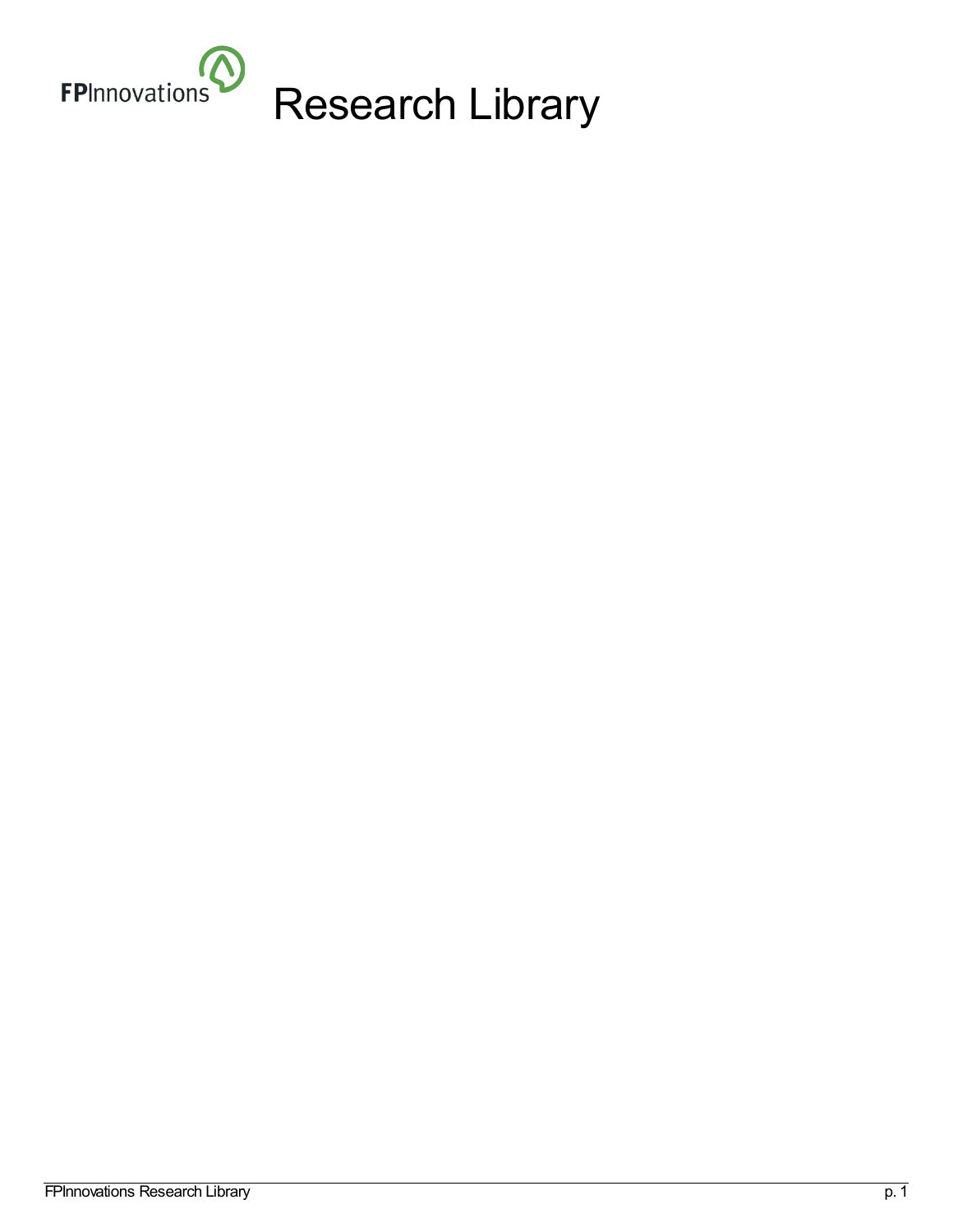

# Advanced wood-based solutions for mid-rise and high-rise construction: Mid-rise wood exit shaft demonstration fire test report

## <https://library.fpinnovations.ca/en/permalink/fpipub49832>

| Author:                      | Ranger, Lindsay                                                                                                                                                                                                                                                                                                                                                                                                                                                                                                                                                                                                         |
|------------------------------|-------------------------------------------------------------------------------------------------------------------------------------------------------------------------------------------------------------------------------------------------------------------------------------------------------------------------------------------------------------------------------------------------------------------------------------------------------------------------------------------------------------------------------------------------------------------------------------------------------------------------|
|                              | Dagenais, Christian                                                                                                                                                                                                                                                                                                                                                                                                                                                                                                                                                                                                     |
|                              | Bénichou, Noureddine                                                                                                                                                                                                                                                                                                                                                                                                                                                                                                                                                                                                    |
| Contributor:                 | Natural Resources Canada. Canadian Forest Service                                                                                                                                                                                                                                                                                                                                                                                                                                                                                                                                                                       |
| Date:                        | April 2018                                                                                                                                                                                                                                                                                                                                                                                                                                                                                                                                                                                                              |
| Material Type:               | Research report                                                                                                                                                                                                                                                                                                                                                                                                                                                                                                                                                                                                         |
| <b>Physical Description:</b> | 48 p.                                                                                                                                                                                                                                                                                                                                                                                                                                                                                                                                                                                                                   |
| Sector:                      | <b>Wood Products</b>                                                                                                                                                                                                                                                                                                                                                                                                                                                                                                                                                                                                    |
| Field:                       | Sustainable Construction                                                                                                                                                                                                                                                                                                                                                                                                                                                                                                                                                                                                |
| Research Area:               | <b>Advanced Wood Materials</b>                                                                                                                                                                                                                                                                                                                                                                                                                                                                                                                                                                                          |
| Subject:                     | Wood                                                                                                                                                                                                                                                                                                                                                                                                                                                                                                                                                                                                                    |
|                              | Fire                                                                                                                                                                                                                                                                                                                                                                                                                                                                                                                                                                                                                    |
|                              | <b>Building code</b>                                                                                                                                                                                                                                                                                                                                                                                                                                                                                                                                                                                                    |
|                              | Residential construction                                                                                                                                                                                                                                                                                                                                                                                                                                                                                                                                                                                                |
| Language:                    | English                                                                                                                                                                                                                                                                                                                                                                                                                                                                                                                                                                                                                 |
| Abstract:                    | FPInnovations conducted a research project to study the construction of<br>mid-rise wood exit shafts in Ontario and Québec. The scope of the<br>project included an investigation into the concerns that have been raised<br>in regards to the use of wood exits in mid-rise buildings, an analysis of<br>recent Canadian fire statistics in residential multi-family structures, and a<br>fire demonstration of a mass timber wall and supported light-frame floor.<br>This report describes the fire demonstration completed as part of this<br>project; this report acts as a supplement to the full project report. |

#### **Documents**



16775.pdf

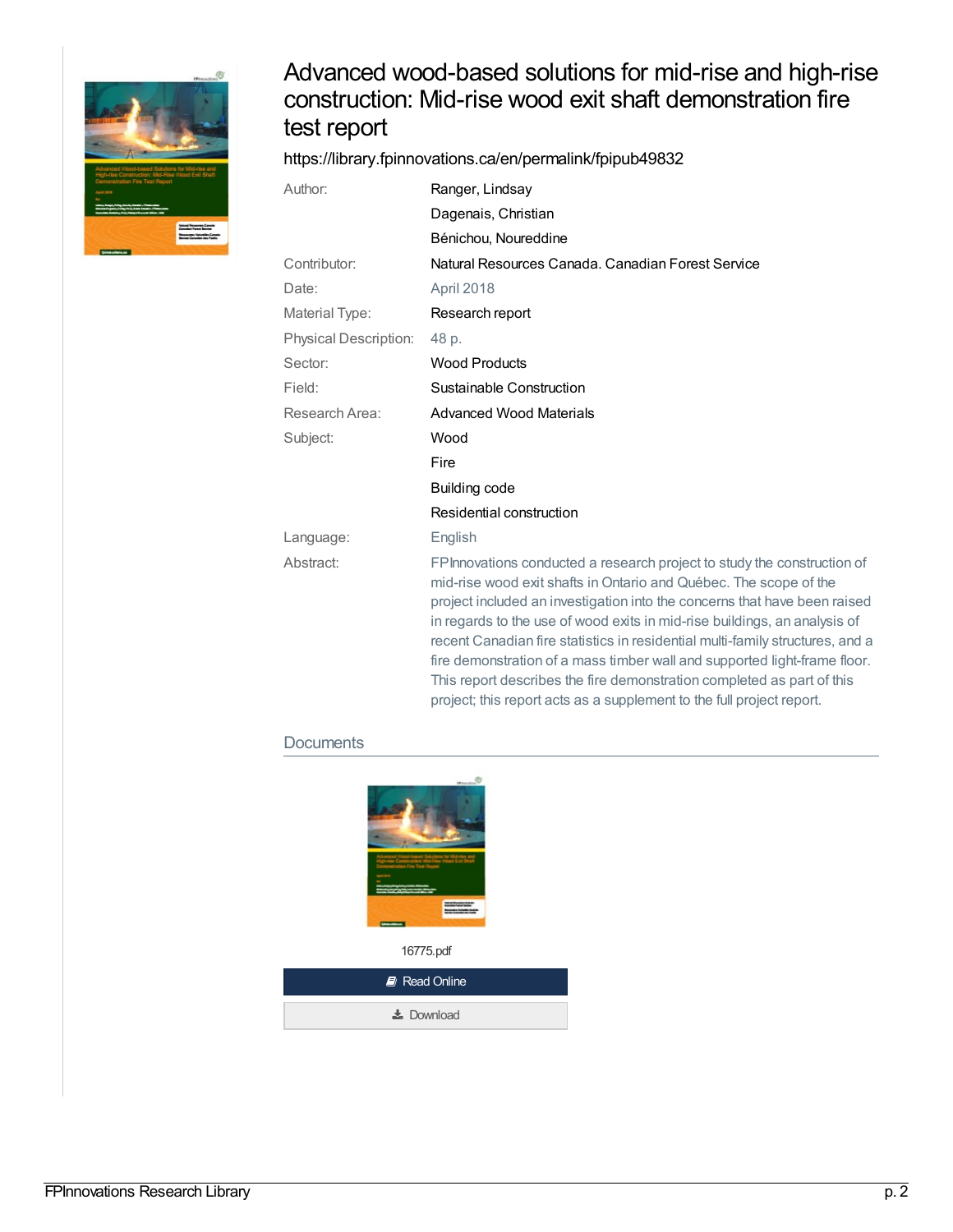

# Advanced wood-based solutions for mid-rise and high-rise construction: exit fire separations in mid-rise Wood buildings

## <https://library.fpinnovations.ca/en/permalink/fpipub49853>

| Author:                      | Ranger, Lindsay                                                                                                                                                                                                                                                                                                                                                                                                                                                                                                                                                                                                                                                                                                                                                                                                        |
|------------------------------|------------------------------------------------------------------------------------------------------------------------------------------------------------------------------------------------------------------------------------------------------------------------------------------------------------------------------------------------------------------------------------------------------------------------------------------------------------------------------------------------------------------------------------------------------------------------------------------------------------------------------------------------------------------------------------------------------------------------------------------------------------------------------------------------------------------------|
|                              | Dagenais, Christian                                                                                                                                                                                                                                                                                                                                                                                                                                                                                                                                                                                                                                                                                                                                                                                                    |
| Contributor:                 | Natural Resources Canada, Canadian Forest Service                                                                                                                                                                                                                                                                                                                                                                                                                                                                                                                                                                                                                                                                                                                                                                      |
| Date:                        | March 2018                                                                                                                                                                                                                                                                                                                                                                                                                                                                                                                                                                                                                                                                                                                                                                                                             |
| Material Type:               | Research report                                                                                                                                                                                                                                                                                                                                                                                                                                                                                                                                                                                                                                                                                                                                                                                                        |
| <b>Physical Description:</b> | 91 p.                                                                                                                                                                                                                                                                                                                                                                                                                                                                                                                                                                                                                                                                                                                                                                                                                  |
| Sector:                      | <b>Wood Products</b>                                                                                                                                                                                                                                                                                                                                                                                                                                                                                                                                                                                                                                                                                                                                                                                                   |
| Field:                       | Sustainable Construction                                                                                                                                                                                                                                                                                                                                                                                                                                                                                                                                                                                                                                                                                                                                                                                               |
| Research Area:               | <b>Advanced Wood Materials</b>                                                                                                                                                                                                                                                                                                                                                                                                                                                                                                                                                                                                                                                                                                                                                                                         |
| Subject:                     | Wood                                                                                                                                                                                                                                                                                                                                                                                                                                                                                                                                                                                                                                                                                                                                                                                                                   |
|                              | Fire                                                                                                                                                                                                                                                                                                                                                                                                                                                                                                                                                                                                                                                                                                                                                                                                                   |
|                              | <b>Building code</b>                                                                                                                                                                                                                                                                                                                                                                                                                                                                                                                                                                                                                                                                                                                                                                                                   |
|                              | Residential construction                                                                                                                                                                                                                                                                                                                                                                                                                                                                                                                                                                                                                                                                                                                                                                                               |
| Language:                    | English                                                                                                                                                                                                                                                                                                                                                                                                                                                                                                                                                                                                                                                                                                                                                                                                                |
| Abstract:                    | In 2015, the National Building Code of Canada (NBCC) [1] adopted<br>prescriptive provisions to allow the construction of mid-rise (5- and 6-<br>storey) buildings using combustible construction. These types of buildings<br>were already permitted under the British Columbia Building Code, as of<br>2009 [2]. In2014 the Province of Ontario filed an amendment to also allow<br>mid-rise wood buildings, however, it required that the exit fire separations<br>be built using noncombustible construction having a fire resistance rating<br>(FRR) of not less than 1.5-hr, which was an increase from the 1-hr<br>requirement in the NBCC. The Québec Construction Code has also filed<br>amendments to allow mid-rise wood construction and also limits exit<br>stairwells to use noncombustible construction. |

#### **Documents**



16796.pdf